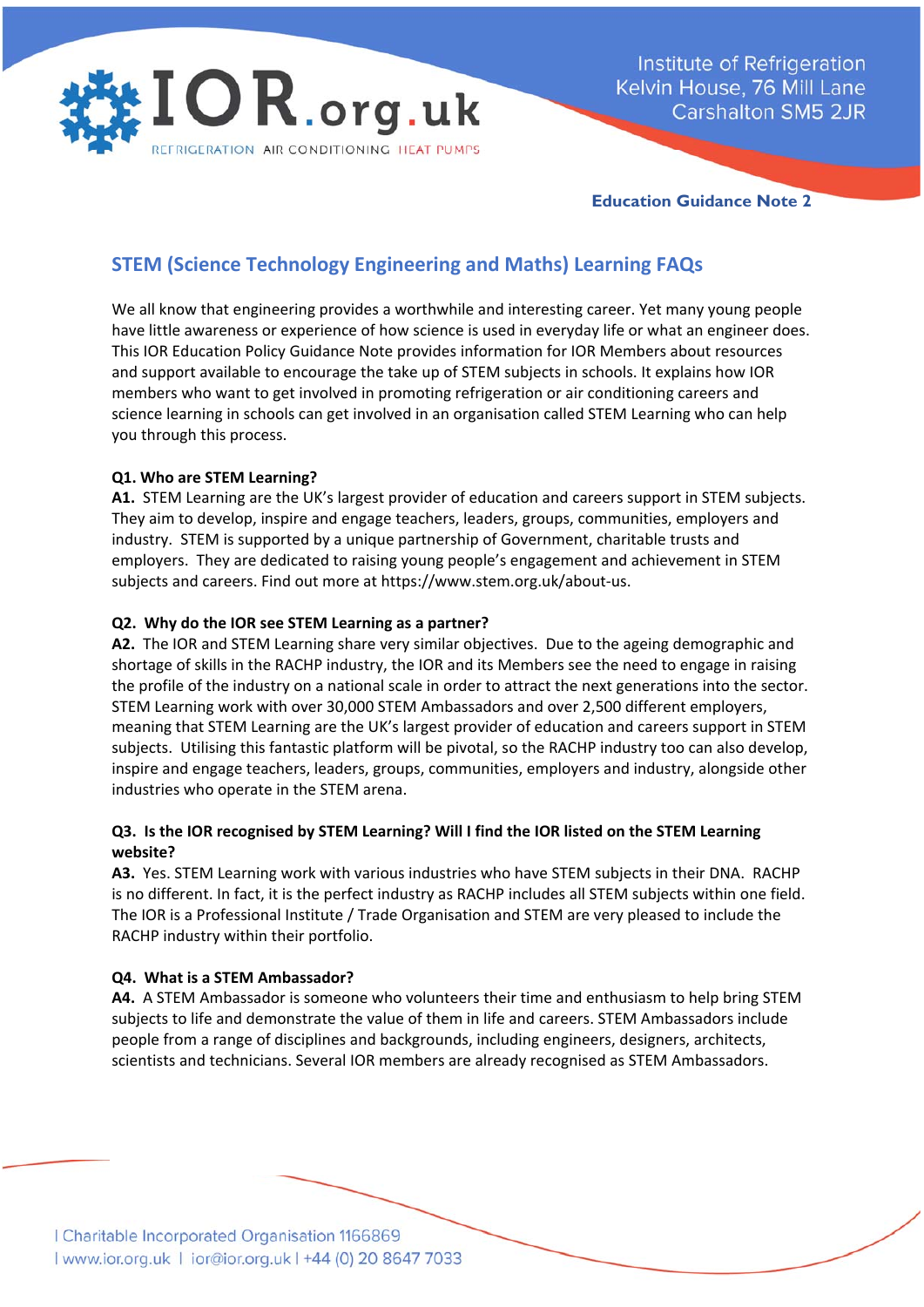### **Q5. What is the aim of being a STEM Ambassador?**

**A5.** To help bring a new and inspiring perspective to STEM lessons and career opportunities, particularly RACHP.

### **Q6. Does a STEM Ambassador have to be an individual or can my company get involved?**

**A6.** You can register as an individual or an employer – you can even register a youth or community group.

### **Q7. What benefits do I get from being a STEM Ambassador?**

**A**7. 92% of current Ambassadors say their sense of achievement or reward has increased. 58% say it has increased their presentation skills. 74% agree it increased their confidence, while 91% said it increased their sense of satisfaction with their work.

### **Q8. What do I have to do to become a STEM Ambassador?**

**A8.** An interest in RACHP, Science, Technology, Engineering and Maths and most of all, enthusiasm is what is most needed! Across the UK, STEM Ambassadors volunteer their time and support to promote STEM subjects to young learners in a vast range of original, creative, practical and engaging ways. There are 5 steps to becoming a STEM Ambassador.

- 1. Register by creating a STEM account
- 2. Complete 7 module induction course
- 3. Apply for a DBS/PVG check (see notes below)
- 4. Verify your identity
- 5. Await DBS approval
- 6. Pass all of the above and receive certification and ID

Follow this link https://www.stem.org.uk/stem-ambassadors to the STEM Website, where you can register on their database, view your dashboard, build and edit your profile to specifically suit you.

### **Q9. How many activities do I have to do per year?**

**A9.** The minimum requirement is 1 activity per year to keep your status as a STEM Ambassador. For those who carry out 3‐4 activities they will be awarded 1 Star status. For volunteers who do 5‐9 activities per year are awarded 2 Star status and for a 3 Star status, the volunteer will need to do 10+ activities per year.

### **Q10. What type of activities can I do?**

**A10.** Career talks, offer advice, practical work, judge a competition, speed networking, visit a workplace, attend events and exhibitions, deliver a lecture or assembly around STEM careers, support educators by developing resources and activities, develop and run CPD for educators, help with mock interviews and employability skills.

### **Q11. What materials are available for me to take to an activity?**

**A11.** STEM have an enormous amount of resources and materials available; you can also create your own. It is possible to share your resources with STEM so that others involved can utilise these during their activities. The IOR have resources you can use from the Careers in Cooling video (YouTube or DVD if preferred) showing the diversity of careers, to fliers and posters supporting that. In addition the www.fantasticfridges.com website, which has games for younger children and other science and careers resources for older ones.

### **Q12. Is training available?**

**A12.** Yes, there are a range of online courses including practical, handbooks, induction and mentoring resources available to support you with training, whether you are new to the Ambassador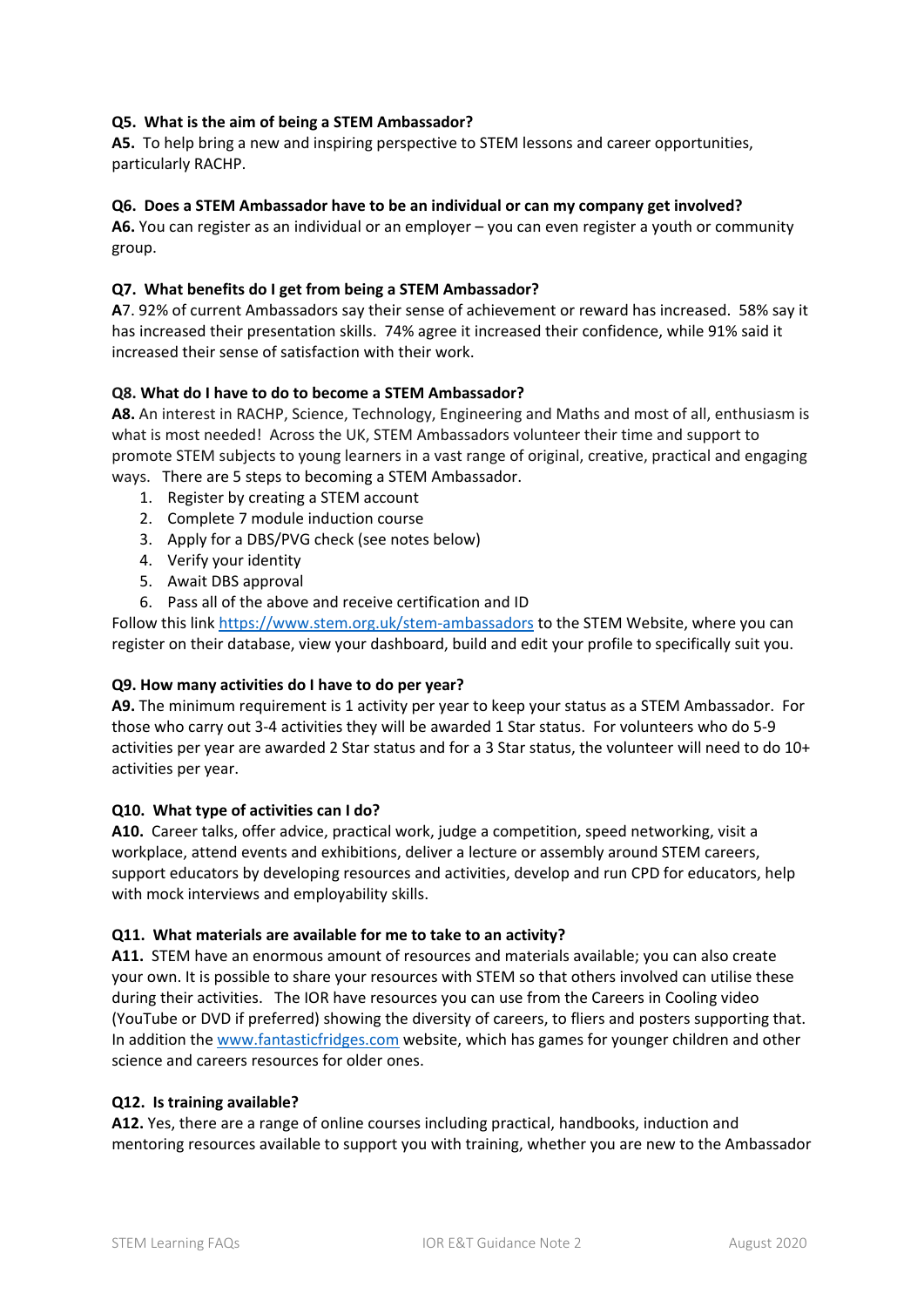role or not. These are designed to develop your skills and increase your confidence as an Ambassador.

**T**here are a range of resources to top tips available to get you the inspiration you need to deliver effective STEM Ambassador activities. Contact STEM for additional support.

### **Q13. What is a STEM Club?**

**A13.** STEM Clubs are particularly aimed at schools to develop, they are out‐of‐timetable sessions that provide young people with the chance to explore aspects of STEM in less formal settings.

### **Q14. What is a Local STEM Ambassador Hub?**

**A14.** There are 19 STEM Ambassador Hubs throughout the UK. The Local STEM Ambassador Hubs offer a range of support, opportunities and local expertise. They develop links between groups and individuals working to enhance young people's STEM education. Whether you are a teacher, group leader, STEM Ambassador or employer, your local STEM Ambassador Hub is available to support you with anything related to the STEM Ambassador programme.

# **Q15. Can I speak to other IOR members who are STEM Ambassadors to find out how it works?**

**A15.** IOR is keen to set up a RACHP Stem Ambassadors club to bring together members who are doing this important volunteer work and support them. If you want to speak to other IOR STEM Ambassadors contact ior@ior.org.uk initially and we will put you in touch with others.

# **Q16. I'm ready to sign up where do I start?**

**A16.** You can find more in depth information and a handbook for Ambassadors is available at: https://www.stem.org.uk/stem‐ambassadors/join‐stem‐ambassador‐programme

This Education Policy paper was prepared by the IOR Education Training Policy Group in August 2020

The charitable objects of the IOR are:

- 1. The general advancement of refrigeration in all its applications, in relation both to the perfection of its methods, and to the extension of its services to the community.
- 2. To promote means of communication between members and their interchange of views.
- 3. To encourage invention and research in all matters relating to the science and practice of refrigeration.
- 4. To co-operate with educational institutions for the furtherance of education in the science and practice of refrigeration.
- 5. To hold meetings of the IOR for reading and discussing papers dealing with refrigeration and allied subjects.
- 6. To publish and distribute the proceedings or reports of the IOR.
- 7. To do all other things, incidental or conducive to the attainment of the above objects or any of them.

Published by the Institute of Refrigeration www.ior.org.uk ior@ior.org.uk